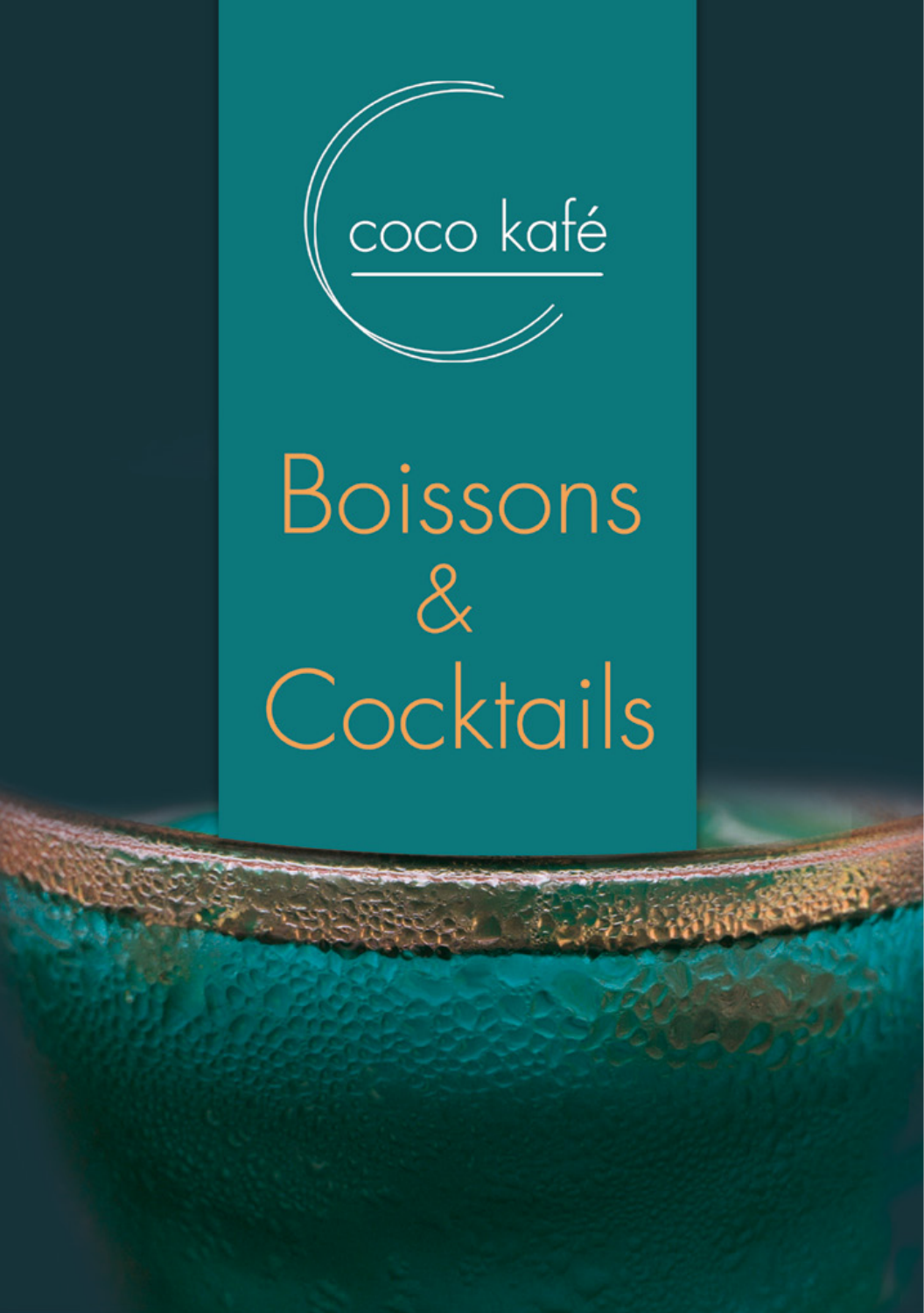### **US FRAIS MAISON**

| JUS PRESSÉ UN FRUIT AU CHOIX : Orange, Pamplemousse, Citron  5,00 € |  |
|---------------------------------------------------------------------|--|
|                                                                     |  |
|                                                                     |  |
|                                                                     |  |
|                                                                     |  |
|                                                                     |  |
|                                                                     |  |

### COCKTAILS SANS ALCOOL

| CHATANCO : Jus d'orange, Jus de pamplemousse, Citron vert, Sirop de fraise 7,00 €          |  |
|--------------------------------------------------------------------------------------------|--|
|                                                                                            |  |
|                                                                                            |  |
| TROPICAL : Jus d'ananas, Jus de passion, Jus d'orange, Glace cerise  7,00 €                |  |
| ROSE DU DESERT: Jus d'ananas, Jus de letchi, Fraises, Sirop de rose, Glace letchi . 7,00 € |  |
|                                                                                            |  |
|                                                                                            |  |
| VIRGIN MOJITO FRAISE : Sucre de Canne, Citron vert, Menthe, Fraises, Limonade  8,00 $\in$  |  |

## **BOISSONS FRAICHES**

| SODAS 33CL : Coca Cola, Orangina, Fuze T, Ordinaire, Schweppes tonic,  4,00 €<br>Schweppes agrume, Perrier, Sprite |       |  |
|--------------------------------------------------------------------------------------------------------------------|-------|--|
|                                                                                                                    | 5,00€ |  |
|                                                                                                                    |       |  |
|                                                                                                                    |       |  |
|                                                                                                                    |       |  |

| AQUA PANNA 1/  5,00 €       |  |
|-----------------------------|--|
| AQUA PANNA 50 cl $3,00 \in$ |  |

## EAUX PLATES EAUX GAZEUSE

| S. PELLEGRINO 1/  5,00 €    |  |
|-----------------------------|--|
| S. PELLEGRINO 50 cl  3,50 € |  |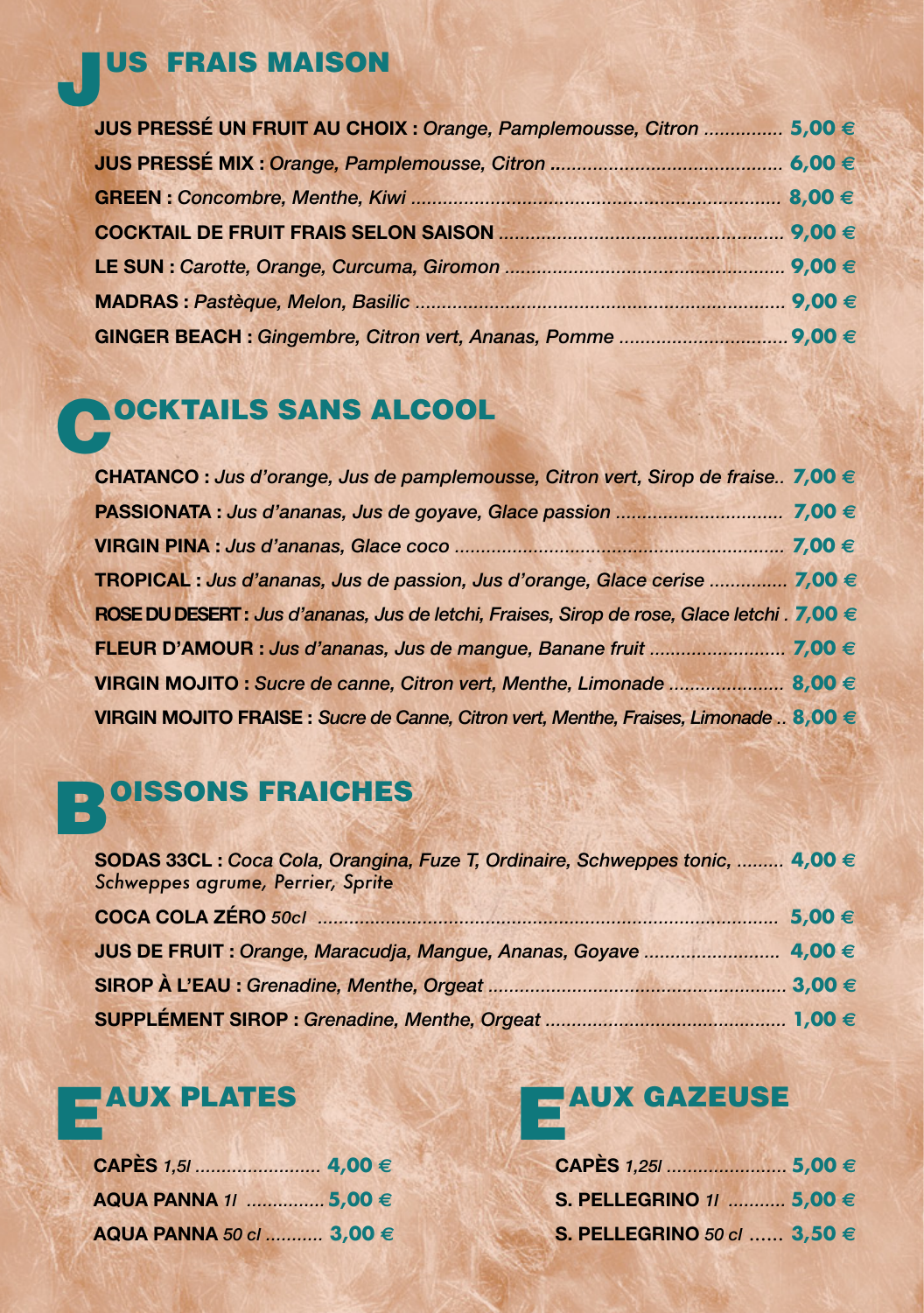## **BOISSONS CHAUDES**

| CAFÉ VIENNOIS, CAPUCCINO, CAFÉ AU LAIT, CHOCOLATÉ  5,00 €    |  |
|--------------------------------------------------------------|--|
| THÉ OU INFUSION <b>DESCRIPTION OF THE OUTSIDE OF A</b> ,00 € |  |
|                                                              |  |
| CAFÉ ARROSÉ                                                  |  |
|                                                              |  |

## COCKTAILS

| ROSE DU DESERT : Jus ananas, Jus letchi, Fraise, Sirop de rose, Glace letchi, Gin                       | 9,00 $\epsilon$ |
|---------------------------------------------------------------------------------------------------------|-----------------|
|                                                                                                         |                 |
| DAIQUIRI FRAISE : Rhum blanc, Citron vert, Fraise, Sirop de canne  10,00 €                              |                 |
| MOJITO CLASSIQUE : Havana club, Sucre de canne, Menthe, Citron vert, Limonade 10,50 €                   |                 |
| MOJITO FRAISE: Havana club, Sucre de canne, Menthe, Citron vert, Fraise, Limonade 11,00 €               |                 |
| <b>MOJITO SPICY :</b> Longueteau Spicy, Sucre de canne, Menthe, Citron vert, Ginger beer <b>12,00</b> € |                 |

## BIÈRES

| LEFFE (blonde), Desperado, Desperado red, Hoegarden (blanche) 33cl  6,00 € |  |
|----------------------------------------------------------------------------|--|
|                                                                            |  |
|                                                                            |  |
|                                                                            |  |